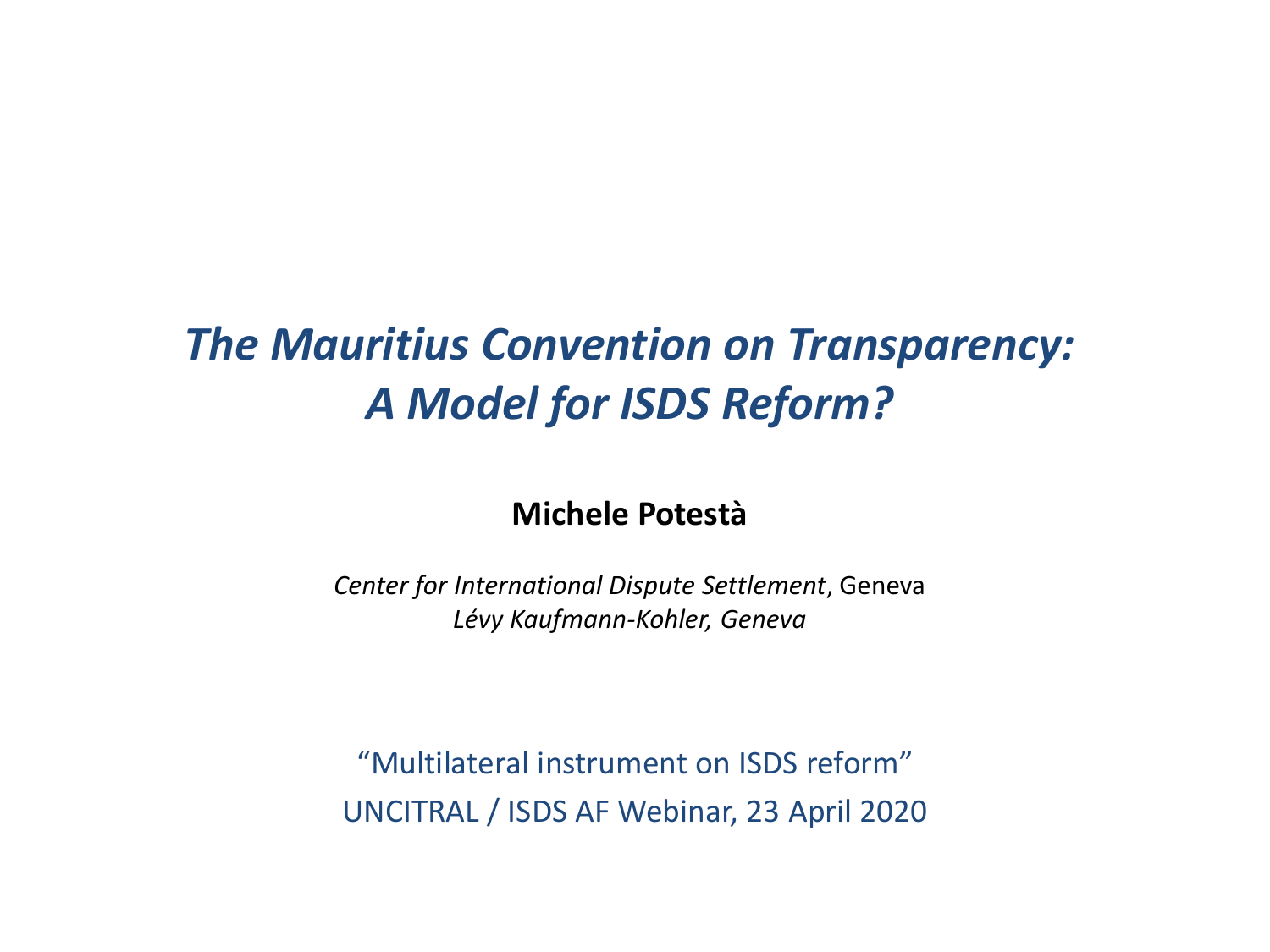## **Background**

- 2013: UNCITRAL adopts **Transparency Rules**
	- Apply to UNCITRAL arbitrations under IIAs concluded after 1 April 2014 ("subsequent" treaties)
- 2014: UN GA adopts **Mauritius Convention**
	- "Extends" Transparency Rules to IIAs concluded before 1 April 2014 ("existing" treaties)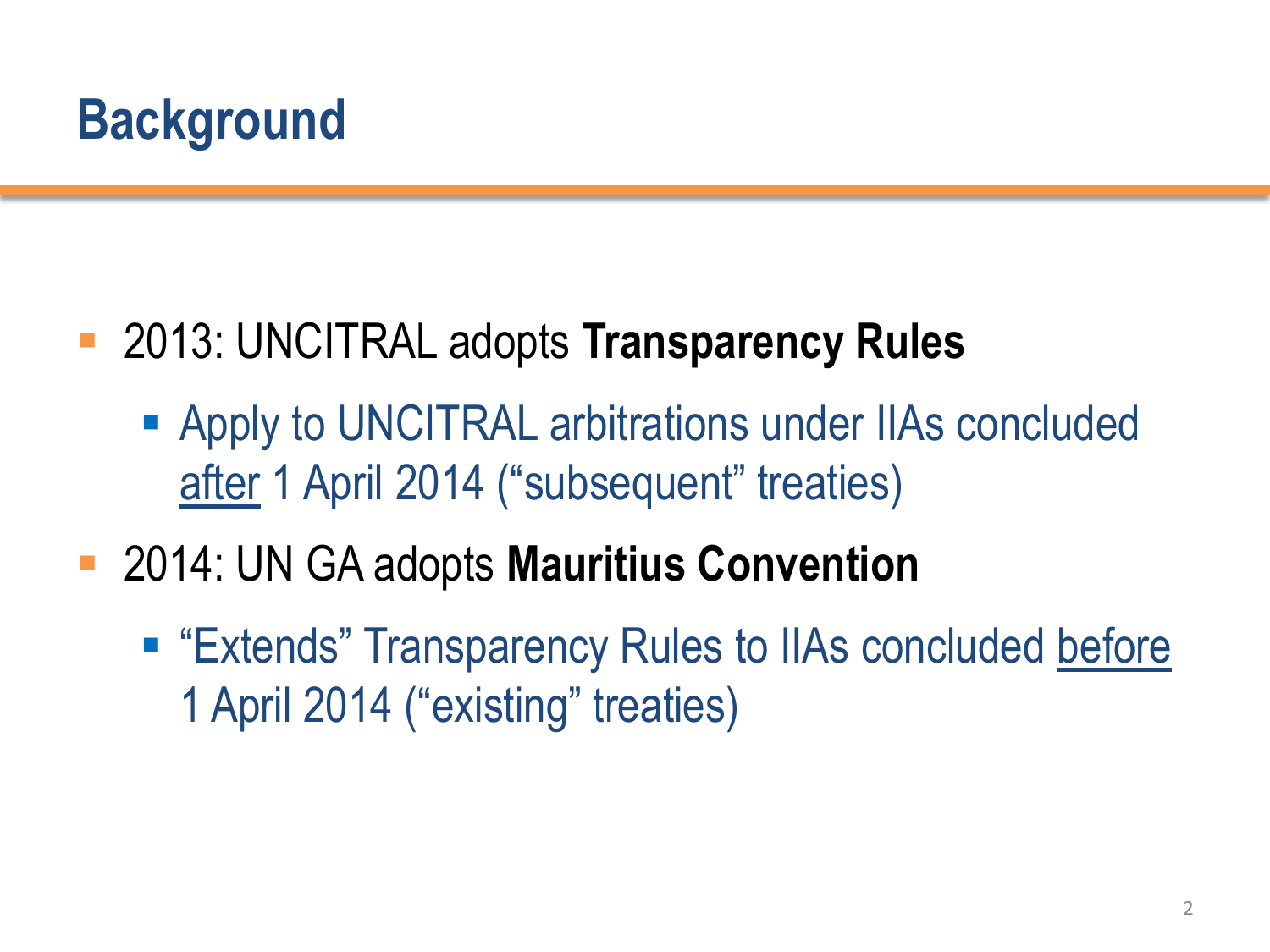## **Mauritius (or "Opt-in") Convention Approach**

- No need for treaty-by-treaty amendment (3,000+ IIAs)
- Modifies existing IIAs through one single multilateral instrument (Article 30 VCLT)
- Outcome: Opt-in Convention and IIAs co-exist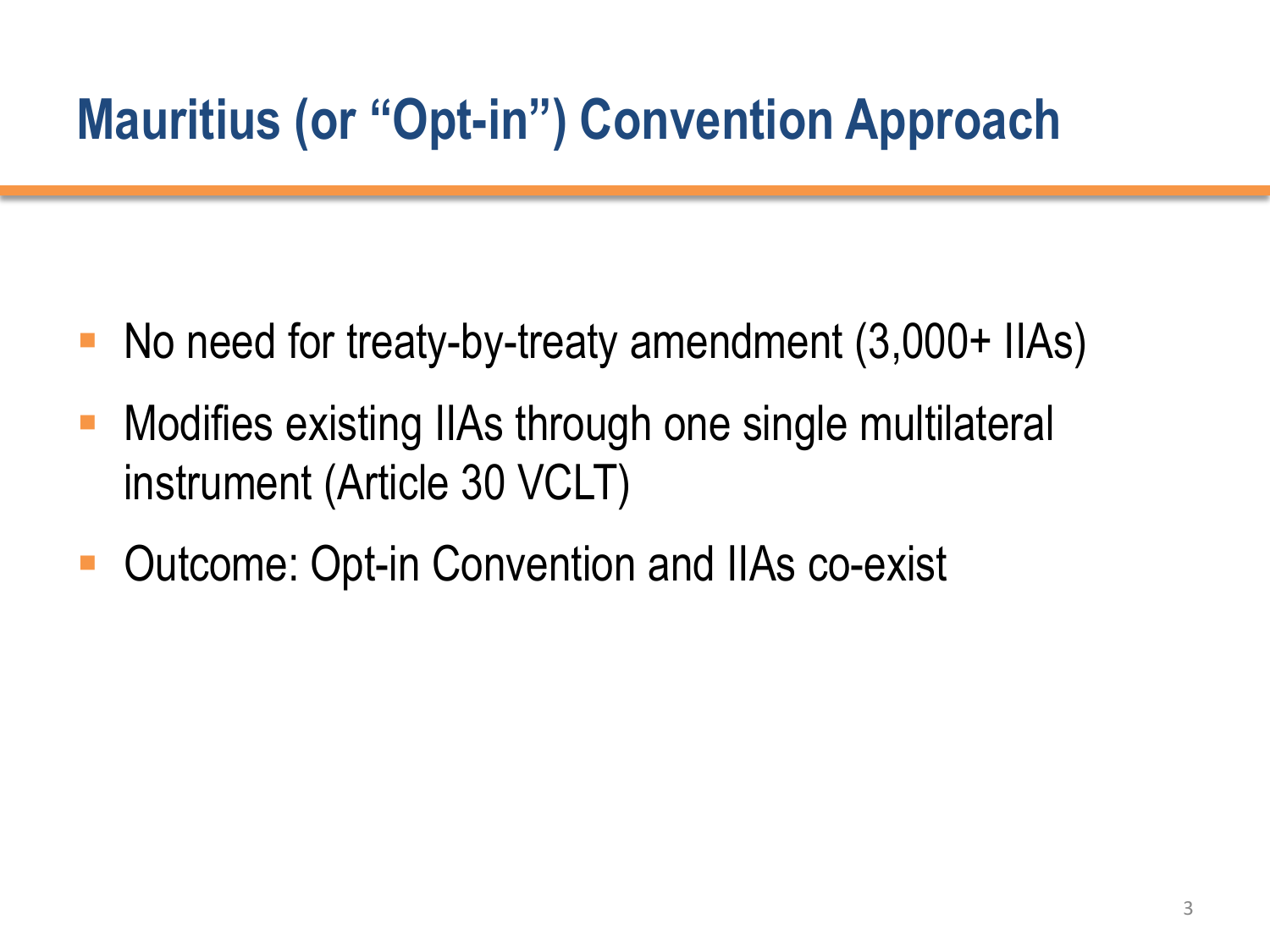## **An Opt-in Convention for Broader ISDS Reform?**

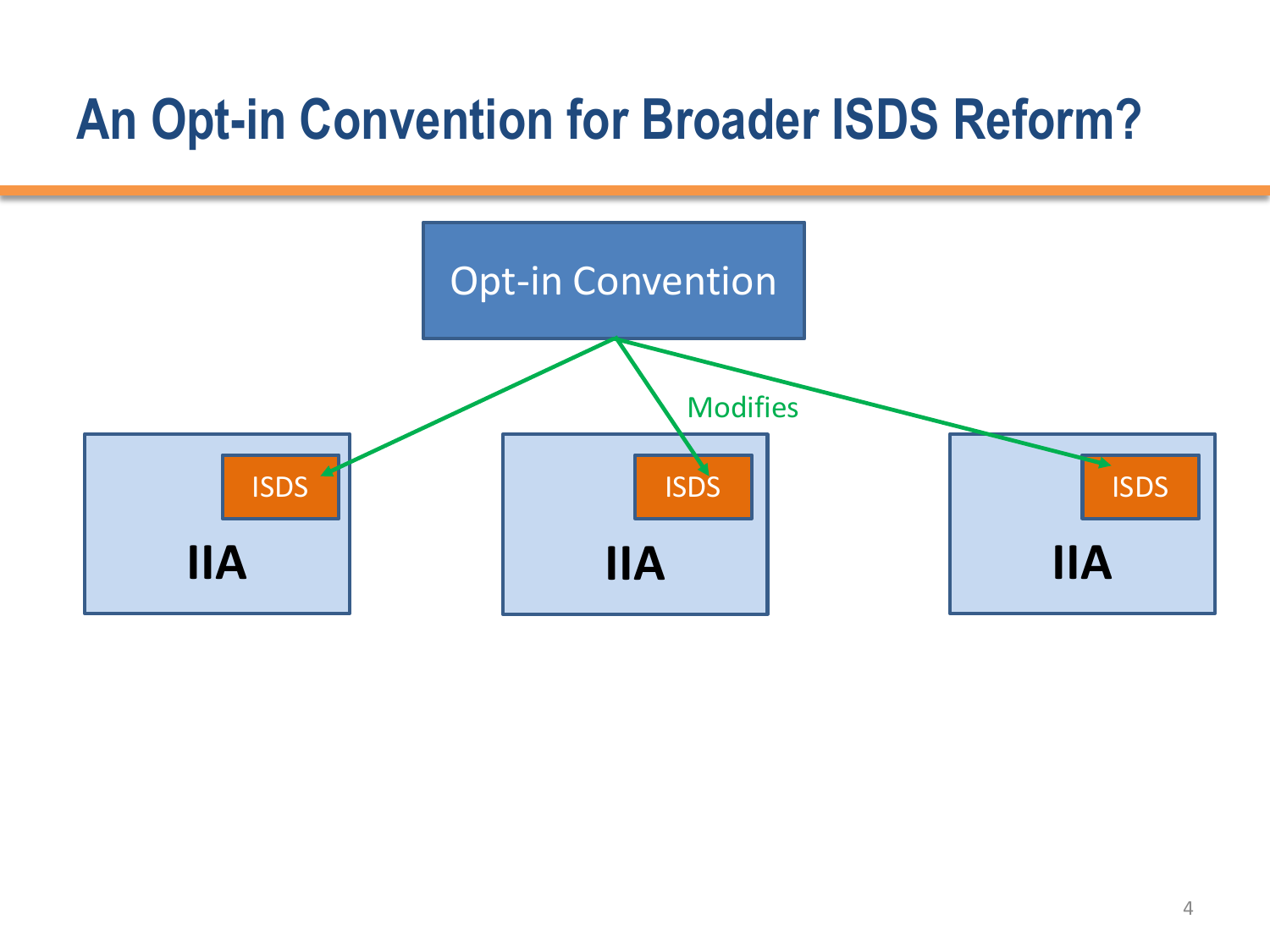# **Mauritius Convention Approach**

## **Lessons Learnt:**

- **Efficient mechanism**
- "Content" before "instrument to extend content"
- **Flexibility** 
	- To modulate State's involvement in reforms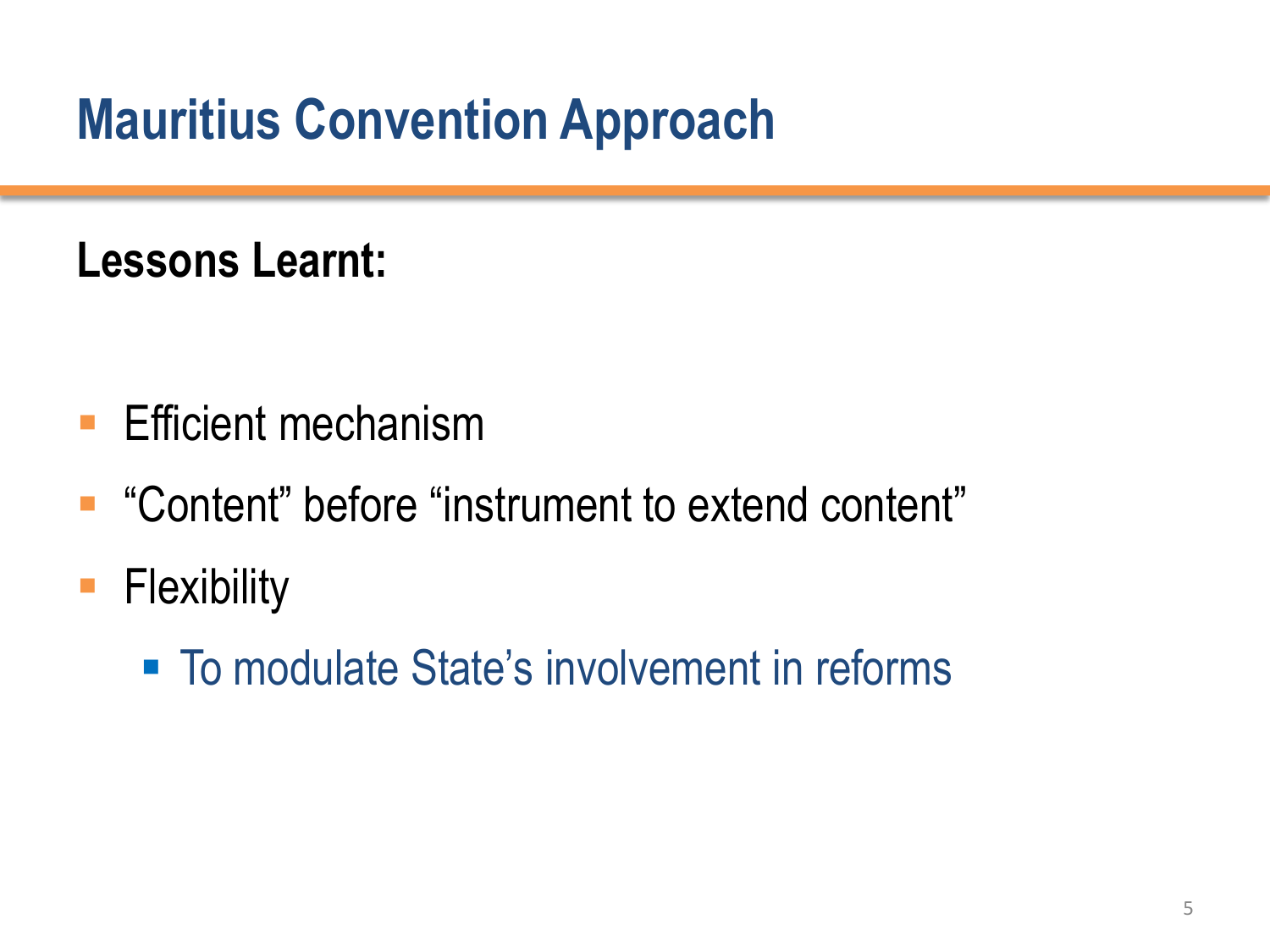## **Opt-In Convention: Flexibility**

- **Reservations**
- **Declarations**

## **Example: Article 287 UNCLOS**

#### Article 287 Choice of procedure

1. When signing, ratifying or acceding to this Convention or at any time thereafter, a State shall be free to choose, by means of a written declaration, one or more of the following means for the settlement of disputes concerning the interpretation or application of this Convention:

- (a) the International Tribunal for the Law of the Sea established in accordance with Annex VI:
- (b) the International Court of Justice:
- an arbitral tribunal constituted in accordance with Annex VII; (c)
- (d) a special arbitral tribunal constituted in accordance with Annex VIII for one or more of the categories of disputes specified therein.

4. If the parties to a dispute have accepted the same procedure for the settlement of the dispute, it may be submitted only to that procedure, unless the parties otherwise agree.

5. If the parties to a dispute have not accepted the same procedure for the settlement of the dispute, it may be submitted only to arbitration in accordance with Annex VII, unless the parties otherwise agree.

*See* CIDS Report, 2016, §§ 262-264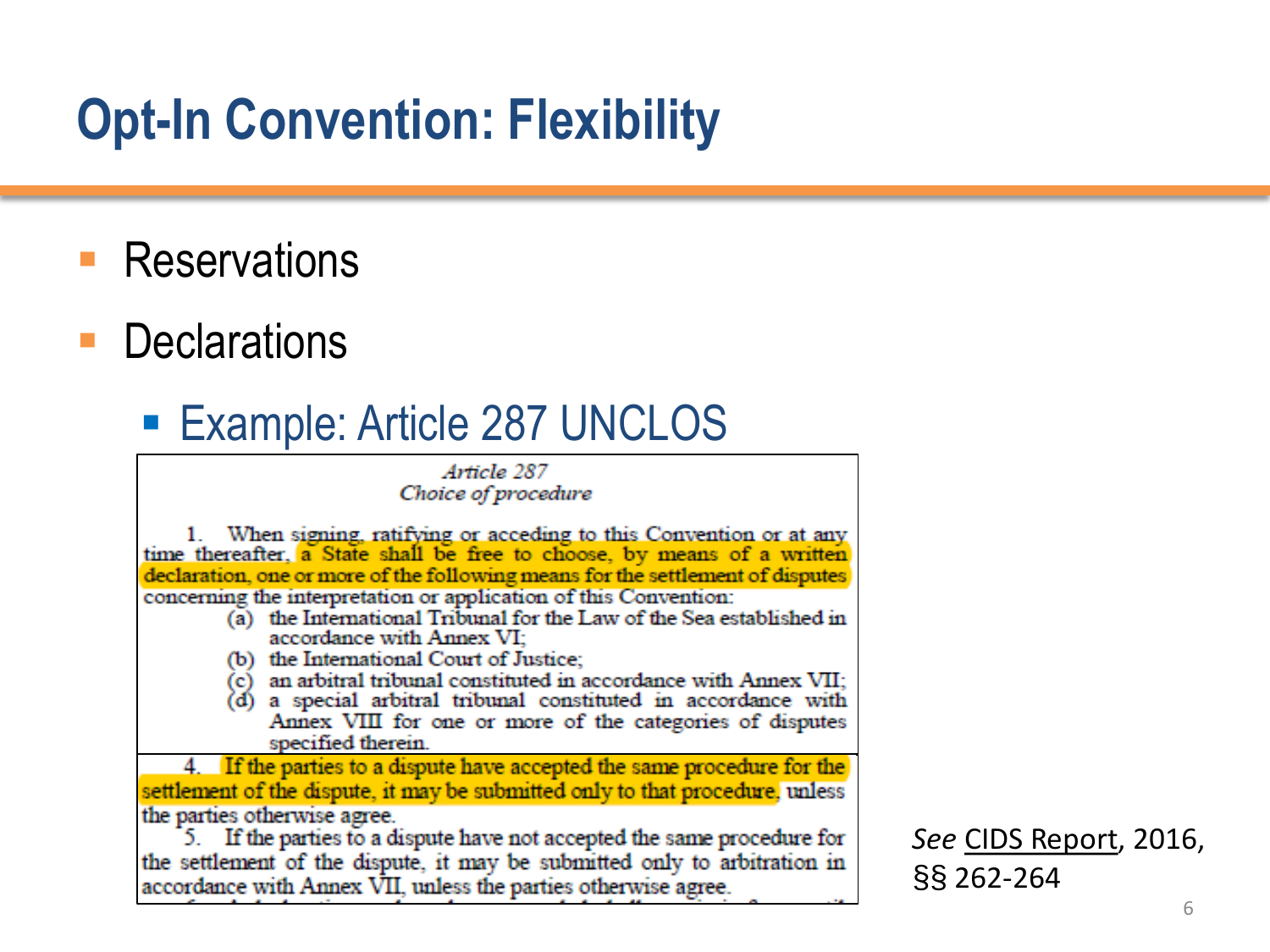## **Opt-In Convention: Flexibility**